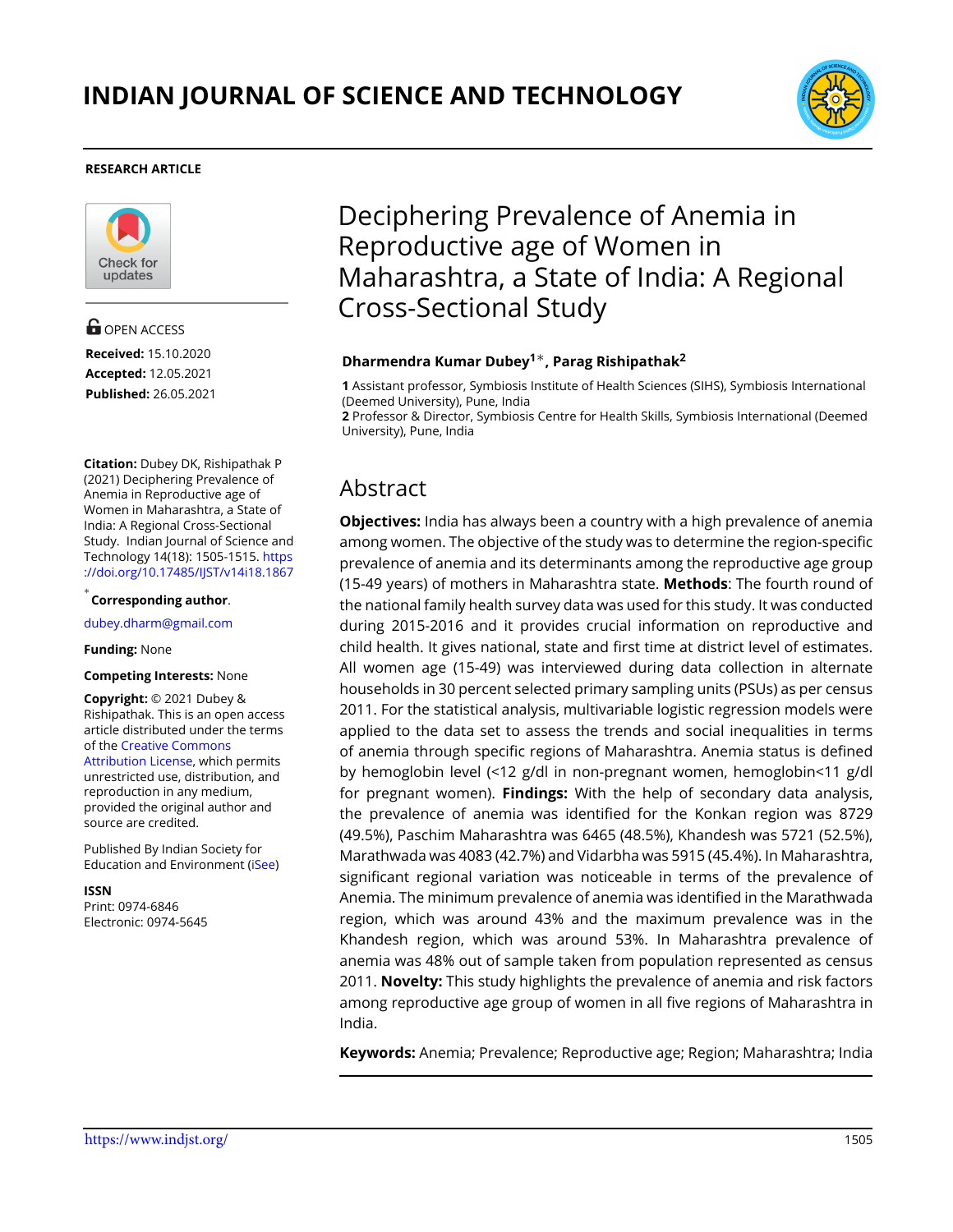## **1 Introduction**

Maharashtra state distributed in five different regions, each region having dissimilarities in the status of women health. As we know anemia is one of the prevalent health indicators among the reproductive age group of women in Maharashtra, there is a need to explore regional variation among the regions of the state. Anemia is a global public health problem affecting both developing and developed countries at all ages. Women of reproductive age and pregnant women are at a high risk of anemia, which may contribute to maternal morbidity and mortality  $^{(1)}$  $^{(1)}$  $^{(1)}$ . Anemia is also one of the most common nutritional disorders and it has public health importance in developing countries like India. Where anemia is the most widespread nutritional problem and a common cause of anemia among reproductive age of women. Anemia among pregnant women, leading to premature delivery and low birth weight $^{(2)}$  $^{(2)}$  $^{(2)}$ .

In India, the prevalence of anemia reported according to the fourth round of the national family health survey was 53%  $^{(3)}$  $^{(3)}$  $^{(3)}$ . Anemia is a condition characterized by a decrease in the concentration of hemoglobin in the blood. Anemia is defined as hemoglobin (Hb) levels <12.0 g/dL in women. Particularly, pregnant women with a hemoglobin level less than 11g/dl considered as anemic, defined by world health organization (WHO). Anemia is a condition in which the number of red blood cells is not sufficient to meet the physiological need of the body  $^{(4)}$  $^{(4)}$  $^{(4)}$ . Anemia affects an estimated 2.36 billion individuals globally, especially children and women<sup>[\(5\)](#page-9-4)</sup>. Nutritional status one of the major causes of anemia according to National Health Programmes and prevalence of anemia was varied among the regions  $^{(6)}$  $^{(6)}$  $^{(6)}$ .

There were multiple common risk factors were contributed to the anemia changes among children and pregnant women in India $^{(7)}$  $^{(7)}$  $^{(7)}$ . The prevalence of anemia was found 35.1% among adolescent females in urban area of Nagpur. Anemia was found with socio-economic status and literacy status of parents<sup>([8](#page-9-7))</sup>. In India, anemia was a major cause of the reproductive age of women. It varies across the states. We considered a Maharashtra state to explore the prevalence of Anemia through specific regions. Governments categorized region, geographically, and politically. Not yet, any specific studies performed region-wise in Maharashtra because of the Anemia.

Therefore, we set out to examine the state and regional trends for the prevalence of Anemia and examine how societal discriminations of Anemia among women of reproductive age group have changed over the regions. Because of the existing numerous literature review, there was various discrimination reflected for the prevalence of anemia and its risk factors. In this context, our research questions are like, is there any deciphering prevalence of anemia in the reproductive age group of women among the regions of Maharashtra State. What is the etiology of Anemia among the reproductive age group of women through specific regions of Maharashtra?

In this study, the following objective is as: (ii) to determine the region-specific prevalence of anemia among the reproductive age group of women in Maharashtra State. (ii) to determine the region-specific determinants of anemia in Maharashtra state.

# **2 Methods**

#### **2.1 Data sources**

The International Institute for Population Sciences conducted the fourth round of the national family health survey (NFHS-4) under the stewardship of the Ministry of Health and Family Welfare, Government of India. This data nationally, state, and district-level representative and it was conducted during 2015–2016.

## **2.2 Sampling Procedure**

NHFS-4 was the first national nutrition survey to be representative at both state and district levels, with data from households. Briefly, these surveys used a two-stage sample design stratified by the urban and rural samples within each state. The first stage involved the selection of primary sampling units, which were villages in rural areas and Census Enumeration Blocks in urban areas. Within each stratum, villages or Census Enumeration Blocks selected from the sampling frame with the probability of selection being proportional to population size. The second stage involved the random selection of 22 households from each primary sampling unit, where a complete household mapping and listing operation conducted before the main survey. Among the selected households, all women aged 15–[4](#page-9-3)9 years were eligible for hemoglobin (Hb) measurement  $^{(4)}$ .

#### **2.3 Variable identification and construction**

There are several variables used under this study, which are nominated through outcomes or dependent variable and independent or predictor variables. The outcome of interest was Anemia status. Study variables identified with help of the different type of literature review, which includes the study outcomes and separately described below: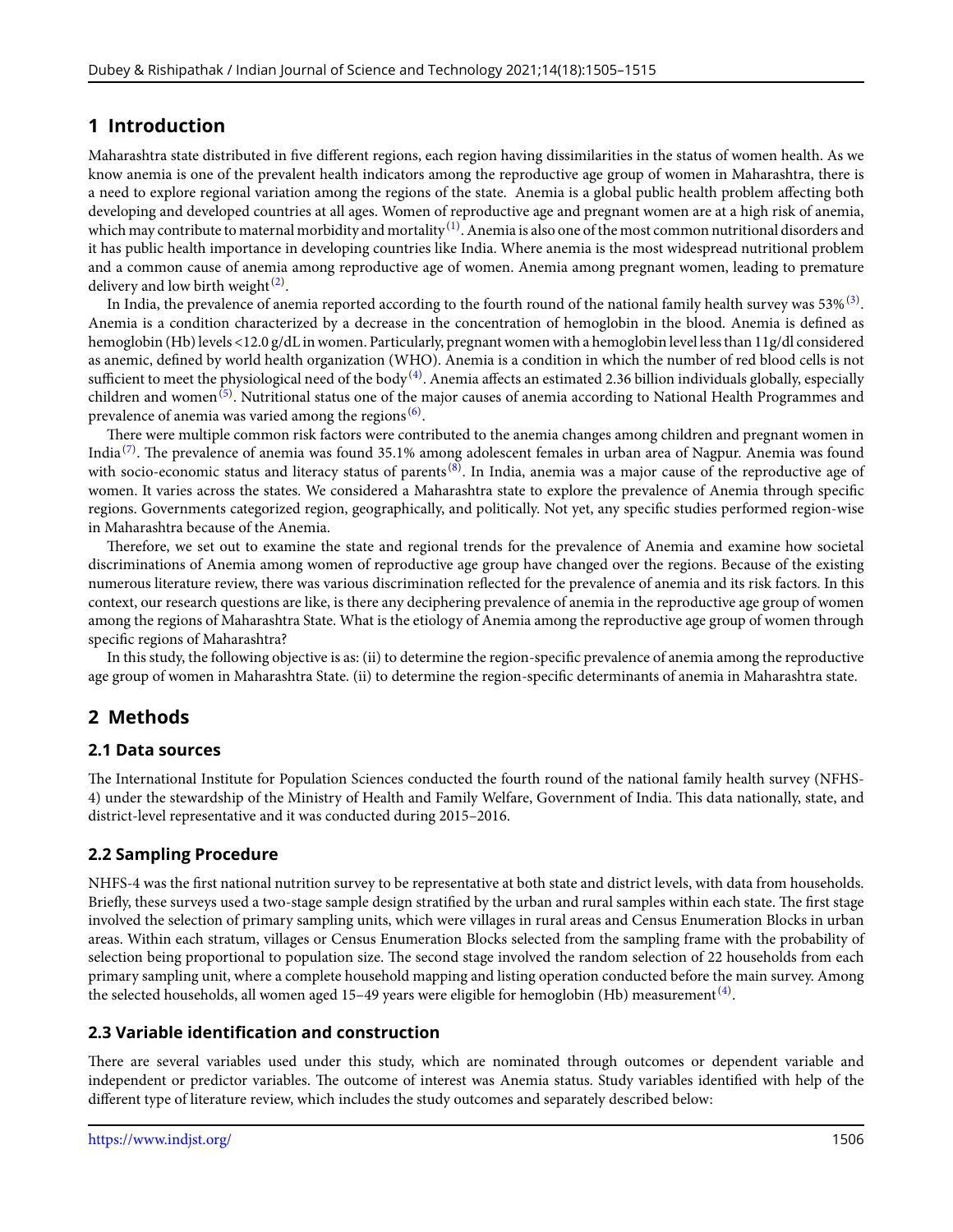#### **2.4 Dependent variables**

Anemia level: Women with any anemia (mild, moderate, severe) are considered for the study. For multivariable logistic regression, the anemia variable is divided into two categories, which are any anemic and not anemic.

#### **2.5 Independent Variables**

The study includes a set of independent variables to understand the extent and differentials of anemia among women and its effect on the outcomes. The study divides variables into two categories, namely socio-economic & demographic characteristics/variables. Therefore, numerous independent variables are considered under this study, which is described as a place of living, caste, religion, education, family planning, body mass index, employment, parity, and diet pattern.

#### **2.6 Statistical Analysis**

Here a multivariable logistic regression model has been developed wherein Anemia category any anemic=1 and not anemic=0 was used as an outcome variable and (Place of residence), (Caste), (Religion), (Education), (Family planning use), (Body mass index), (Employment), (Parity) and (Diet) were considered as predictor variables.

Equation of the epidemiological model is:

$$
Log\left[\frac{p}{(1-p)}\right] = b_0 + b_1x_1 + b_2x_2 + b_3x_3 + b_4x_4 + b_5x_5 + b_6x_6 + b_7x_7 + b_8x_8 + b_9x_9
$$

Where,  $b_1, b_2$  ,  $b_3, b_4$  ,,,  $b_9$  are the logistic regression coefficients and  $Log\left[ \frac{p}{(1-p)^2}\right]$ (1*−p*) ] is called log odds or logit of the event.

#### **2.7 Regions in Maharashtra**

The state of Maharashtra includes 35 districts and it was divided into different divisions as well as subdivisions. Maharashtra districts were also divided into five specific regions given geographical, political, and historical significance. Geographically, historically, and according to political sentiments, Maharashtra has five main regions**,** which are in the following ways: [i] **Konkan region** (Konkan Division): Mumbai, Mumbai Suburban District, Thane, Raigad, Ratnagiri, and Sindhudurg. [ii] **Paschim Maharashtra region** (Pune Division): Kolhapur, Pune, Sangli, Satara, and Solapur. [iii] **Khandeshregion** (Nashik Division): Ahmednagar, Dhule, Jalgaon, Nandurbar, and Nashik. [iv] **Marathwada region** (Aurangabad Division): Aurangabad, Beed, Hingoli, Jalna, Latur, Nanded, Osmanabad, and Parbhani. [v] **Vidarbha region** (Nagpur and Amravati divisions): **Nagpur division:** Bhandara, Chandrapur, Gadchiroli, Gondia, Nagpur and Wardha; **Amravati divisions:** Akola, Amravati, Buldhana, Yavatmal, and Washim.

## **3 Results and Discussion**

Among the adolescent girls, the prevalence of anemia was found to be 55% in Amaravati city. The contributing factors of anemia were low socioeconomic status and vegetarian diet <sup>([9](#page-9-8))</sup>. The regions of Maharashtra, which are known as indifferent appellations: Konkan, Paschim Maharastra, Khandesh, Marathwada, and Vidarbha region. In Maharashtra, the prevalence of Anemia was 48% and if we see through specific regions then the prevalence of anemia was highest in the Khandesh region and the lowest was in Marathwada (Table [1](#page-2-0) ). According to NFHS-3 (2005-2006), prevalence of anemia was 43.7% in Maharashtra state.

<span id="page-2-0"></span>

|            | Konkan region | Paschim Maharashtra | Khandesh region | Marathwada  | Vidarbha region        |
|------------|---------------|---------------------|-----------------|-------------|------------------------|
|            |               | region              |                 | region      |                        |
| Education  |               |                     |                 |             |                        |
| Uneducated | 1289 (52.8)   | 757 (47.5)          | 1069(55.2)      | 800 (38.0)  | 651 (43.4)             |
| $1-5$      | 1007(52.4)    | 740 (49.6)          | 782 (51.6)      | 586 (43.6)  | 763 (46.0)             |
| $6 - 10$   | 3800 (51.8)   | 2929 (51.0)         | 2473 (53.6)     | 1918 (45.2) | 2553(46.9)             |
| $11 - 12$  | 1211 (44.5)   | 892 (45.5)          | 899 (52.9)      | 487 (43.3)  | 1106 (44.4)            |
| $>=13$     | 1421 (44.1)   | 1147(45.0)          | 499 (44.2)      | 293 (39.2)  | 842 (43.2)             |
| Religion   |               |                     |                 |             |                        |
| Hindu      | 6372 (48.9)   | 5420 (47.9)         | 4404 (51.0)     | 3006 (42.6) | 4478 (46.3)            |
|            |               |                     |                 |             | Continued on next page |

**Table 1.** Prevalence of anemia according to different regions of Maharashtra through different socio demographic factors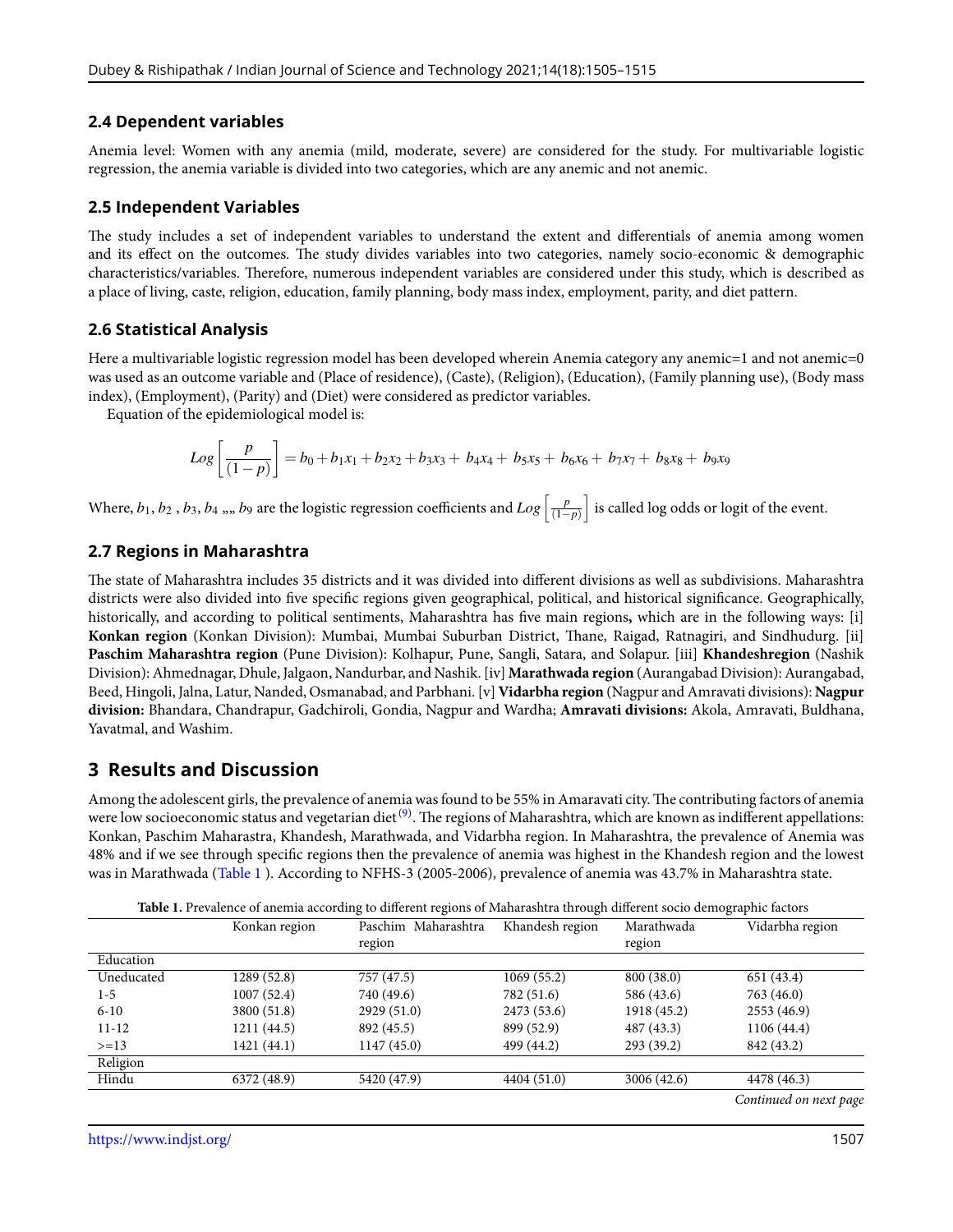| Table 1 continued      |             |             |             |             |             |  |  |  |
|------------------------|-------------|-------------|-------------|-------------|-------------|--|--|--|
| Muslim                 | 1192(48.5)  | 464(49.2)   | 1011(59.8)  | 498(37.6)   | 560(39.9)   |  |  |  |
| Christian              | 152 (49.2)  | 25(41.0)    | 29 (56.9)   | 7(53.8)     | 53 (41.4)   |  |  |  |
| Sikh                   | 23(29.5)    | 13(52.0)    | 0(0.0)      | 30(63.8)    | 4(20.0)     |  |  |  |
| Buddhist               | 913 (60.4)  | 464 (57.4)  | 233 (51.3)  | 527 (48.0)  | 814 (45.8)  |  |  |  |
| Other                  | 77 (32.4)   | 79 (43.4)   | 44 (67.7)   | 17(50.0)    | 7(17.9)     |  |  |  |
| Family Planning use    |             |             |             |             |             |  |  |  |
| Not using              | 4864(51.1)  | 3086(47.2)  | 2821(51.2)  | 1978(45.1)  | 2746(46.3)  |  |  |  |
| CP                     | 220(52.4)   | 59 (36.0)   | 98 (48.3)   | 60(33.5)    | 54 (40.0)   |  |  |  |
| <b>IUD</b>             | 152(61.8)   | 81 (52.6)   | 135(75.0)   | 68 (50.4)   | 43 (46.2)   |  |  |  |
| Female Sterilization   | 2733 (46.7) | 2947 (50.6) | 2332 (53.5) | 1689 (40.4) | 2497 (44.1) |  |  |  |
| Others                 | 758 (47.1)  | 292 (44.9)  | 336 (52.1)  | 289 (42.4)  | 575 (47.6)  |  |  |  |
| Caste                  |             |             |             |             |             |  |  |  |
| SC                     | 1493(53.6)  | 1296(50.8)  | 646(48.8)   | 900(45.8)   | 1246(47.7)  |  |  |  |
| $\operatorname{ST}$    | 719 (58.6)  | 460 (44.5)  | 1538 (57.9) | 359 (44.2)  | 1000(54.4)  |  |  |  |
| OBC                    | 2281 (50.5) | 1249 (47.5) | 1325 (49.6) | 811 (42.0)  | 2391 (44.3) |  |  |  |
| General                | 3890 (46.5) | 3223 (48.6) | 2076 (52.1) | 1929 (41.2) | 1248 (40.1) |  |  |  |
| <b>Body Mass Index</b> |             |             |             |             |             |  |  |  |
| Underweight            | 2083(60.1)  | 1428 (51.5) | 1606(58.7)  | 1152 (46.8) | 1824 (51.5) |  |  |  |
| Normal weight          | 4310 (49.1) | 3393 (48.5) | 3163 (53.0) | 2359 (43.3) | 3290 (45.1) |  |  |  |
| Overweight             | 1643(42.1)  | 1152 (44.5) | 710 (44.6)  | 432 (34.3)  | 612 (36.2)  |  |  |  |
| Obese                  | 693 (46.6)  | 492 (50.5)  | 243 (40.5)  | 142 (35.3)  | 189 (37.7)  |  |  |  |
| Employment             |             |             |             |             |             |  |  |  |
| Not working            | 869(44.7)   | 694(48.1)   | 478 (49.8)  | 359(43.4)   | 493 (44.8)  |  |  |  |
| Non-manual             | 201(56.0)   | 129(45.6)   | 58 (59.2)   | 32 (54.2)   | 34 (36.2)   |  |  |  |
| Agricultural           | 49(53.3)    | 210(49.1)   | 312 (57.8)  | 240 (42.7)  | 348 (51.6)  |  |  |  |
| Manual                 | 78 (54.9)   | 32 (29.4)   | 23(60.5)    | 13(21.0)    | 17(43.6)    |  |  |  |
| Total                  | 1197 (47.2) | 1065(47.0)  | 871 (53.2)  | 644 (42.6)  | 892 (46.8)  |  |  |  |
| Parity                 |             |             |             |             |             |  |  |  |
| $\overline{0}$         | 3186(51.6)  | 1747(47.2)  | 1409(49.5)  | 1036(43.8)  | 1853(46.9)  |  |  |  |
| 1                      | 1352 (44.4) | 841 (43.0)  | 802 (55.4)  | 529 (46.3)  | 774 (44.6)  |  |  |  |
| 2                      | 2121 (48.4) | 2257 (50.9) | 1745 (53.1) | 1071(41.5)  | 1802 (44.7) |  |  |  |
| 3                      | 1330 (54.2) | 1157(51.4)  | 1055(51.5)  | 878 (42.4)  | 1009(46.6)  |  |  |  |
| $\overline{4}$         | 509 (49.5)  | 342 (47.7)  | 417 (53.4)  | 385 (41.2)  | 340 (42.4)  |  |  |  |
| $5+$                   | 230 (41.4)  | 121(42.8)   | 293(60.3)   | 183 (39.4)  | 137 (38.8)  |  |  |  |
| Diet                   |             |             |             |             |             |  |  |  |
| Non Vegetarian         | 7620(50.1)  | 5119(48.5)  | 4192(53.4)  | 2310(41.5)  | 4122(45.9)  |  |  |  |
| Vegetarian             | 1109 (45.7) | 1346 (48.5) | 1529 (50.1) | 1773 (44.3) | 1793 (44.3) |  |  |  |
| Place of living        |             |             |             |             |             |  |  |  |
| Urban                  | 6789(48.1)  | 2930(50.6)  | 2139(54.3)  | 1267(45.5)  | 2070(42.2)  |  |  |  |
| Rural                  | 1939 (55.3) | 3535 (46.9) | 3583 (51.5) | 2817 (41.5) | 3844 (47.3) |  |  |  |
| Total                  | 8729 (49.5) | 6465 (48.5) | 5721 (52.5) | 4083 (42.7) | 5915 (45.4) |  |  |  |

Table [2](#page-4-0) , multivariable logistic regression models have been developed for prediction of anemic mother in comparison to not anemic with help of different predictors for the Konkan region of Maharashtra: Women who were having education 1-5 years were (OR: 1.83 with 95% CI: 1.29 – 2.60) more likely to be anemic in comparison to uneducated women. Among the higher level of education, probabilities of occurrence of anemia were less likely in comparison to uneducated women. Among the Christian religion were (OR: 2.13 with 95% CI: 2.29 -3.51) more likely to be anemic in comparison to the Hindu religion of women. As per the National Nutritional Anemia Prophylaxis Program in Mumbai, prevalence of anemia was high among women and it might be control if promote the awareness regarding the National health programs at the community level $^{(10)}$  $^{(10)}$  $^{(10)}$ .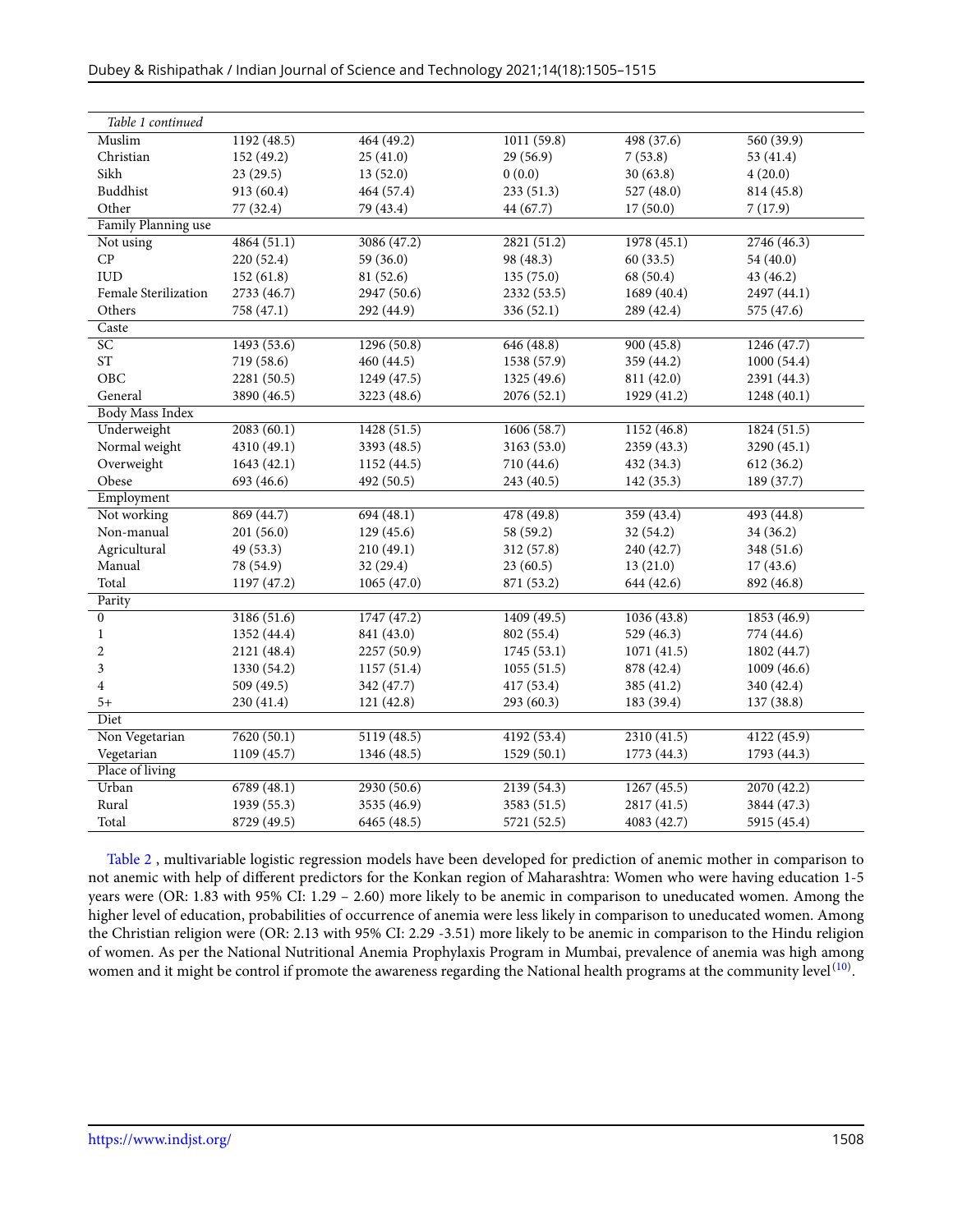|                         | <b>KONKAN REGION</b>      |            |                              |                             |
|-------------------------|---------------------------|------------|------------------------------|-----------------------------|
| Predictors              | Odds ratio<br>$P$ - value |            | 95% C.I. of odds ratio       |                             |
| Education               | 0.000                     |            | Lower                        | Upper                       |
| Uneducated              | ÷,                        | 1.00       | $\overline{\phantom{a}}$     | $\omega_{\rm c}$            |
| $1 - 5$                 | 0.00                      | 1.83       | 1.29                         | 2.60                        |
| $6 - 10$                | 0.75                      | 1.05       | 0.78                         | 1.40                        |
| $11 - 12$               | 0.10                      | 0.73       | $0.50\,$                     | 1.07                        |
| $>=13$                  | $0.10\,$                  | 0.74       | $0.52\,$                     | 1.06                        |
| Religion                | 0.006                     |            |                              |                             |
| Hindu                   | $\overline{\phantom{a}}$  | 1.00       | $\blacksquare$               | $\sim$                      |
| Muslim                  | 0.14                      | $\rm 0.82$ | 0.64                         | 1.06                        |
| Christian               | 0.00                      | 2.13       | 1.29                         | 3.51                        |
| Sikh                    | $1.00\,$                  | $0.00\,$   | $0.00\,$                     | $0.00\,$                    |
| Buddhist                | 0.06                      | 1.45       | 0.99                         | 2.13                        |
| Other                   | 0.88                      | 1.08       | 0.39                         | 3.03                        |
| Family Planning         | 0.195                     |            |                              |                             |
| Not using               | $\blacksquare$            | 1.00       | $\qquad \qquad \blacksquare$ | $\overline{\phantom{a}}$    |
| ${\cal CP}$             | 0.29                      | $0.68\,$   | 0.33                         | 1.39                        |
| ${\rm IUD}$             | 0.78                      | 1.12       | 0.51                         | 2.44                        |
| Female Sterilization    | 0.23                      | 0.86       | 0.66                         | 1.10                        |
| Others                  | $0.18\,$                  | 1.24       | 0.90                         | 1.72                        |
| Caste                   | 0.000                     |            |                              |                             |
| SC                      | ÷,                        | 1.00       | $\qquad \qquad \blacksquare$ | $\blacksquare$              |
| $\operatorname{ST}$     | 0.00                      | 2.86       | 1.62                         | 5.03                        |
| OBC                     | 0.95                      | 0.99       | 0.71                         | 1.37                        |
| General                 | 0.75                      | 1.05       | 0.78                         | 1.40                        |
| Body Mass Index         | 0.000                     |            |                              |                             |
| underweight             | ÷,                        | 1.00       | $\frac{1}{2}$                | $\overline{\phantom{a}}$    |
| Normal weight           | 0.03                      | 0.77       | 0.61                         | 0.97                        |
| Overweight              | $0.00\,$                  | 0.54       | $0.41\,$                     | 0.72                        |
| Obese                   | $0.00\,$                  | 0.54       | 0.37                         | 0.79                        |
| Employment              | 0.020                     |            |                              |                             |
| Not working             | $\overline{\phantom{a}}$  | 1.00       | $\overline{\phantom{a}}$     | $\sim$                      |
| Non-manual              | $0.00\,$                  | 1.49       | 1.15                         | 1.92                        |
| Agricultural            | 0.85                      | 0.96       | 0.61                         | 1.51                        |
| Manual                  | 0.42                      | 1.17       | $0.80\,$                     | 1.73                        |
| Parity                  | 0.000                     |            |                              |                             |
| $\boldsymbol{0}$        | ÷,                        | 1.00       | $\overline{\phantom{a}}$     | $\equiv$                    |
| $\mathbf{1}$            | $0.00\,$                  | 0.51       | 0.38                         | 0.68                        |
| $\overline{c}$          | 0.00                      | 0.51       | 0.38                         | 0.68                        |
| 3                       | $0.28\,$                  | 0.83       | 0.59                         | 1.16                        |
| $\overline{\mathbf{4}}$ | $0.01\,$                  | $0.55\,$   | $0.35\,$                     | $0.87\,$                    |
| $5+$                    | 0.62                      | 0.87       | $0.50\,$                     | 1.52                        |
| Diet                    | 0.000                     |            |                              |                             |
| Non Vegetarian          | ÷,                        | $1.00\,$   | $\frac{1}{2}$                | $\mathcal{L}_{\mathcal{A}}$ |
| Vegetarian              | $0.00\,$                  | 1.67       | 1.35                         | 2.07                        |
| Place                   | 0.002                     |            |                              |                             |
| Urban                   | ÷,                        | $1.00\,$   | $\frac{1}{2}$                | $\overline{\phantom{0}}$    |
| Rural                   | $0.00\,$                  | $1.48\,$   | 1.15                         | 1.90                        |

<span id="page-4-0"></span>

| Table 2. Multivariable logistic regression models forprediction of anemic mother than not anemic through different predictors for Konkan |
|------------------------------------------------------------------------------------------------------------------------------------------|
| region of Maharashtra.                                                                                                                   |

<span id="page-4-1"></span>Table [3,](#page-4-1) results of the multivariable logistic regression model were given for the Paschim Maharashtra region: In this region, the prevalence of Anemia was predicted with help of different categories of predictor variables. Women who were having 6-10 years of education and 11-12 years of education were more likely to be anemic in comparison to uneducated women. Religion: Sikh and Buddhists were more likely to be anemic in comparison to uneducated mothers. Family planning: those who were using family planning methods were less likely to be anemic in comparison to no users.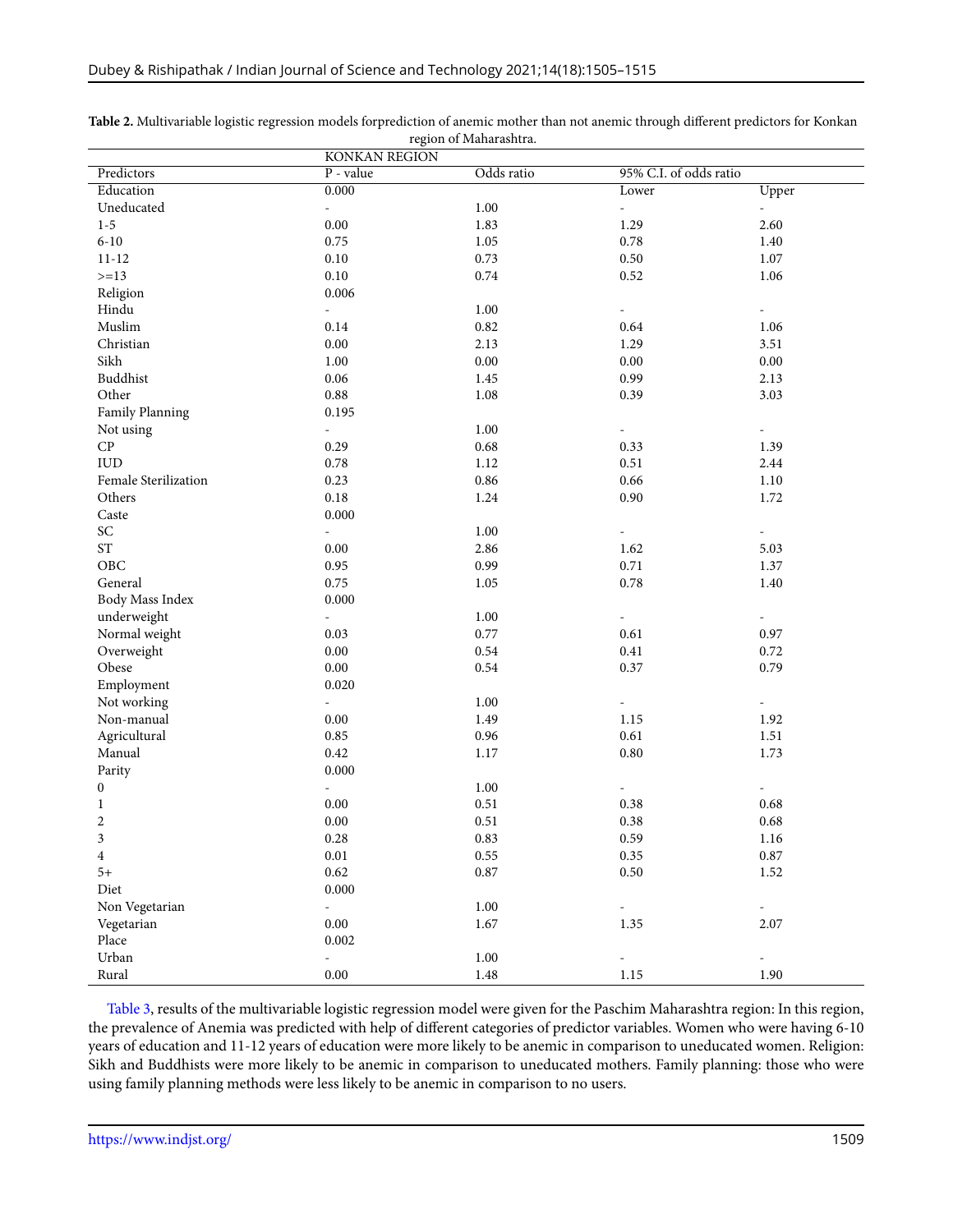|                          | PASCHIM MAHARASHTRA REGION |            |                                       |                          |
|--------------------------|----------------------------|------------|---------------------------------------|--------------------------|
|                          | $P$ - value                | Odds ratio | 95% Confidence Interval of Odds ratio |                          |
| Education                | 0.135                      |            | Lower                                 | Lower                    |
| Uneducated               | $\omega$                   | $1.00\,$   | $\Box$                                | $\Box$                   |
| $1 - 5$                  | 0.72                       | 0.94       | 0.66                                  | 1.33                     |
| $6 - 10$                 | 0.32                       | 1.16       | $0.87\,$                              | 1.55                     |
| $11 - 12$                | $0.14\,$                   | 1.32       | 0.92                                  | 1.91                     |
| $>=13$                   | 0.79                       | 0.95       | 0.67                                  | 1.35                     |
| Religion                 | 0.217                      |            |                                       |                          |
| Hindu                    | $\bar{\phantom{a}}$        | 1.00       | $\blacksquare$                        | $\overline{\phantom{a}}$ |
| Muslim                   | 0.20                       | 0.79       | 0.56                                  | 1.13                     |
| Christian                | 1.00                       | $0.00\,$   | $0.00\,$                              | $0.00\,$                 |
| Sikh                     | 0.11                       | 1.48       | 0.92                                  | 2.38                     |
| Buddhist                 | 0.22                       | 1.81       | $0.70\,$                              | 4.69                     |
| Other                    | $0.15\,$                   | $0.00\,$   | $0.00\,$                              | $0.00\,$                 |
| Family Planning          | 0.150                      |            |                                       |                          |
| Not using                | $\omega$                   | 1.00       | $\blacksquare$                        | $\blacksquare$           |
| $\cal CP~$               | 0.01                       | 0.29       | 0.11                                  | 0.77                     |
| ${\rm IUD}$              | $1.00\,$                   | $0.00\,$   | $0.00\,$                              | $0.00\,$                 |
| Female Sterilization     | 0.34                       | $\rm 0.88$ | 0.67                                  | 1.15                     |
| Others                   | 0.39                       | 0.84       | 0.57                                  | 1.24                     |
| Caste                    | 0.002                      |            |                                       |                          |
| $\ensuremath{\text{SC}}$ | $\omega$                   | 1.00       | $\blacksquare$                        | $\overline{\phantom{a}}$ |
| $\operatorname{ST}$      | $0.74\,$                   | 0.93       | 0.60                                  | 1.45                     |
| OBC                      | 0.05                       | 1.47       | 1.00                                  | 2.17                     |
| General                  | 0.78                       | 0.95       | $0.67\,$                              | 1.36                     |
| Body Mass Index          | 0.003                      |            |                                       |                          |
| underweight              | $\omega_{\rm c}$           | 1.00       | $\blacksquare$                        | $\overline{\phantom{a}}$ |
| Normal weight            | 0.02                       | $0.76\,$   | 0.60                                  | 0.97                     |
| Overweight               | $0.00\,$                   | $0.61\,$   | $0.46\,$                              | $0.82\,$                 |
| Obese                    | 0.92                       | 1.02       | 0.70                                  | 1.47                     |
| Employment               | 0.015                      |            |                                       |                          |
| Not working              | $\omega$                   | 1.00       | $\blacksquare$                        | $\overline{\phantom{a}}$ |
| Non-manual               | 0.26                       | $\rm 0.85$ | 0.65                                  | 1.13                     |
| Agricultural             | 0.33                       | 1.14       | 0.88                                  | 1.48                     |
| Manual                   | $0.01\,$                   | 0.53       | 0.34                                  | $0.82\,$                 |
| Parity                   | 0.083                      |            |                                       |                          |
| $\boldsymbol{0}$         | $\omega$                   | $1.00\,$   | $\equiv$                              | $\equiv$                 |
| $\mathbf{1}$             | $0.02\,$                   | 0.71       | 0.53                                  | 0.94                     |
| $\overline{c}$           | 0.67                       | 0.94       | 0.69                                  | 1.27                     |
| 3                        | 0.77                       | 0.94       | 0.64                                  | 1.39                     |
| $\overline{\mathbf{4}}$  | $0.90\,$                   | $1.04\,$   | $0.60\,$                              | 1.77                     |
| $5+$                     | $0.18\,$                   | 1.60       | $0.81\,$                              | 3.17                     |
| Diet                     | 0.091                      |            |                                       |                          |
| Non Vegetarian           | $\blacksquare$             | $1.00\,$   | $\frac{1}{2}$                         | $\blacksquare$           |
| Vegetarian               | $0.09\,$                   | 0.83       | 0.67                                  | 1.03                     |
| Place                    | 0.008                      |            |                                       |                          |
| Urban                    | $\omega$                   | $1.00\,$   |                                       |                          |
| Rural                    | $0.01\,$                   | $0.76\,$   | 0.62                                  | 0.93                     |

| Table 3. Multivariable logistic regression models for prediction of anemic mother than not anemic through different predictors for Paschim |
|--------------------------------------------------------------------------------------------------------------------------------------------|
| Maharashtra Region of Maharashtra.                                                                                                         |

<span id="page-5-0"></span>Table [4,](#page-5-0) findings of the Khandesh region was presented to predict the prevalence of anemia among the anemic women in comparison to not anemic women through individual explanatory variables. Probability values and odds ratio with 95% confidence interval was given for specific categories of explanatory variables. Family planning: Among the female sterilization, the prevalence of Anemia is higher in comparison to no users. Caste: Among Schedule tribe and OBC were more likely to be anemic in comparison to schedule caste. Body mass index: Among the normal, overweight, and obese less likely to be anemic in comparison to underweight women.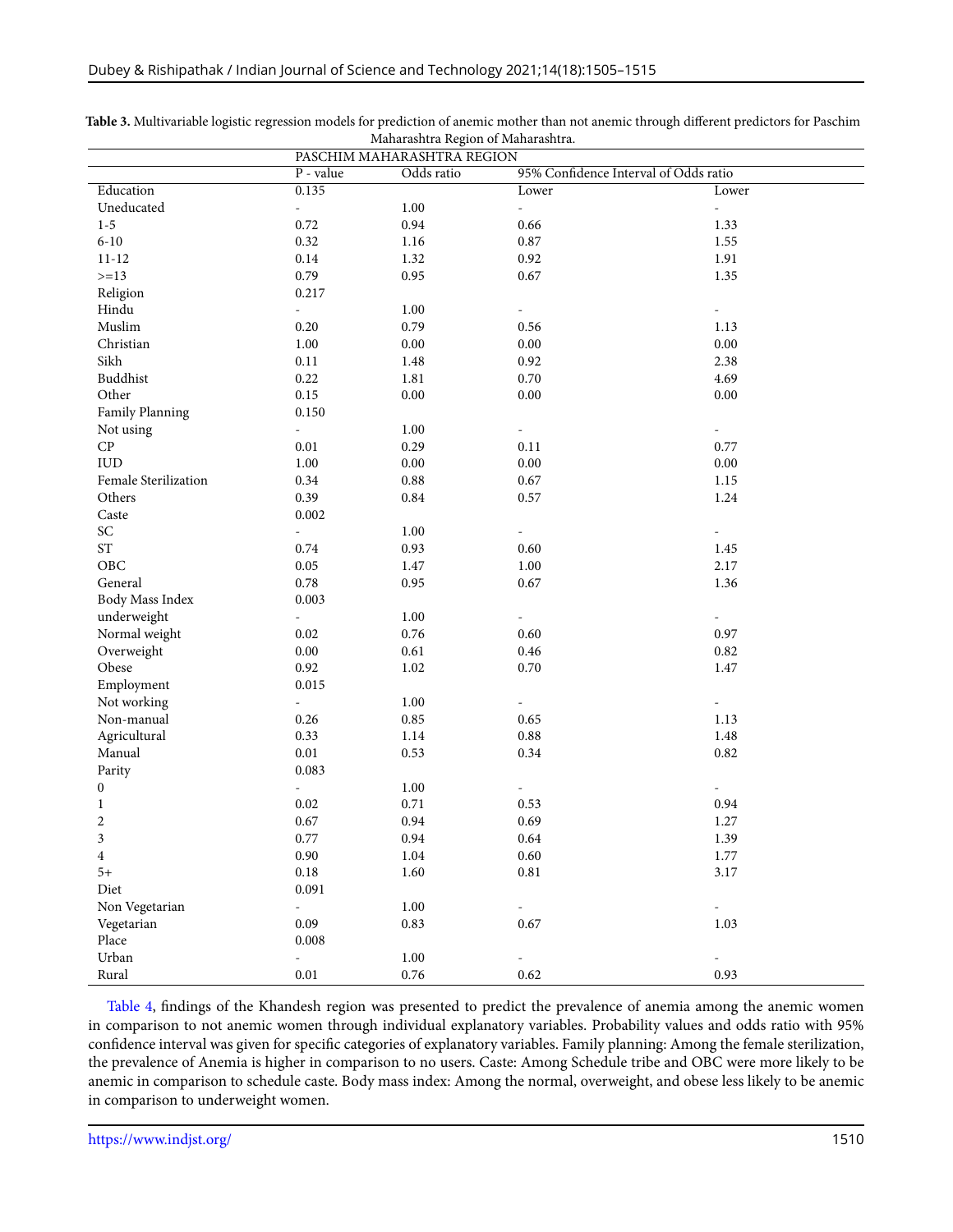|                            | <b>KHANDESH REGION</b>      |            |                                        |                          |
|----------------------------|-----------------------------|------------|----------------------------------------|--------------------------|
|                            | P - value                   | Odds ratio | 95% Confidence Interval for Odds ratio |                          |
| Education                  | 0.398                       |            | Lower                                  | Upper                    |
| Uneducated                 | $\omega$                    | $1.00\,$   | $\overline{\phantom{a}}$               | $\omega$                 |
| $1 - 5$                    | 0.16                        | 1.33       | 0.89                                   | 2.00                     |
| $6 - 10$                   | 0.36                        | 1.16       | $\rm 0.84$                             | 1.59                     |
| $11 - 12$                  | 0.09                        | 1.41       | 0.94                                   | 2.11                     |
| $>=13$                     | 0.13                        | 1.43       | $0.90\,$                               | 2.26                     |
| Religion                   | 0.424                       |            |                                        |                          |
| Hindu                      | $\omega$                    | 1.00       | $\overline{\phantom{0}}$               | $\overline{\phantom{a}}$ |
| Muslim                     | 0.04                        | 1.58       | 1.02                                   | 2.45                     |
| Christian                  | $0.45\,$                    | 1.42       | $0.57\,$                               | 3.54                     |
| Sikh                       | $1.00\,$                    | $0.00\,$   | $0.00\,$                               | 0.00                     |
| Buddhist                   | 0.45                        | 1.29       | 0.66                                   | 2.53                     |
| Other                      | 0.57                        | 1.47       | 0.39                                   | 5.52                     |
| Family Planning            | 0.017                       |            |                                        |                          |
| Not using                  | $\omega$ .                  | 1.00       | $\overline{\phantom{a}}$               | $\overline{\phantom{a}}$ |
| ${\cal CP}$                | 0.27                        | 0.70       | 0.37                                   | 1.32                     |
| ${\rm IUD}$                | 0.01                        | 0.17       | $0.05\,$                               | 0.63                     |
| Female Sterilization       | 0.35                        | 1.16       | $0.85\,$                               | 1.58                     |
| Others                     | 0.23                        | $0.76\,$   | $\rm 0.48$                             | 1.19                     |
| Caste                      | 0.000                       |            |                                        |                          |
| $\ensuremath{\mathsf{SC}}$ | $\sim$                      | 1.00       | $\overline{\phantom{a}}$               | $\overline{\phantom{a}}$ |
| $\operatorname{ST}$        | 0.44                        | 1.22       | 0.74                                   | 1.99                     |
| OBC                        | 0.66                        | $1.11\,$   | $0.68\,$                               | 1.81                     |
| General                    | 0.29                        | 0.77       | $\rm 0.48$                             | 1.24                     |
| Body Mass Index            | 0.010                       |            |                                        |                          |
| Underweight                | $\omega_{\rm c}$            | 1.00       | $\frac{1}{2}$                          | $\overline{\phantom{a}}$ |
| Normal weight              | $0.01\,$                    | $0.70\,$   | $0.54\,$                               | 0.92                     |
| Overweight                 | $0.01\,$                    | 0.63       | $0.43\,$                               | 0.91                     |
| Obese                      | 0.01                        | 0.46       | $0.27\,$                               | 0.80                     |
| Employment                 | 0.037                       |            |                                        |                          |
| Not working                | $\mathcal{L}_{\mathcal{A}}$ | 1.00       | ÷,                                     | $\blacksquare$           |
| Non-manual                 | 0.03                        | 1.63       | 1.04                                   | 2.56                     |
| Agricultural               | $0.06\,$                    | 1.29       | 0.99                                   | 1.69                     |
| Manual                     | 0.11                        | 1.78       | $\rm 0.88$                             | 3.60                     |
| Parity                     | 0.003                       |            |                                        |                          |
| $\boldsymbol{0}$           | $\omega$                    | 1.00       | $\blacksquare$                         | $\overline{\phantom{a}}$ |
| $\mathbf{1}$               | 0.00                        | 1.98       | 1.35                                   | 2.89                     |
| $\overline{c}$             | $0.03\,$                    | 1.49       | 1.05                                   | 2.13                     |
| 3                          | $\rm 0.80$                  | 1.05       | $0.70\,$                               | 1.58                     |
| $\overline{4}$             | 0.22                        | 1.44       | $0.81\,$                               | 2.56                     |
| $5+$                       | $0.14\,$                    | 1.60       | $0.85\,$                               | 3.00                     |
| Diet                       | 0.253                       |            |                                        |                          |
| Non Vegetarian             | $\omega$                    | 1.00       | ÷,                                     | $\blacksquare$           |
| Vegetarian                 | 0.25                        | $0.87\,$   | 0.69                                   | $1.10\,$                 |
| Place                      | 0.005                       |            |                                        |                          |
| Urban                      | $\omega$                    | $1.00\,$   | ÷,                                     |                          |
| Rural                      | $0.01\,$                    | $1.47\,$   | 1.12                                   | 1.93                     |

**Table 4.** Multivariable logistic regression models for prediction of anemic mother than not anemic through different predictors for Khandesh Region of Maharashtra.

<span id="page-6-0"></span>Table [5,](#page-6-0) presented for the Marathwada region to predict the prevalence of anemia in comparison to not anemic women. Probability value and odds ratio with 95% confidence interval was given for specific categories of the predictors. Among these predictors like categories of family planning, body mass index, employment, and places were more or less likely to be anemic with its counterpart.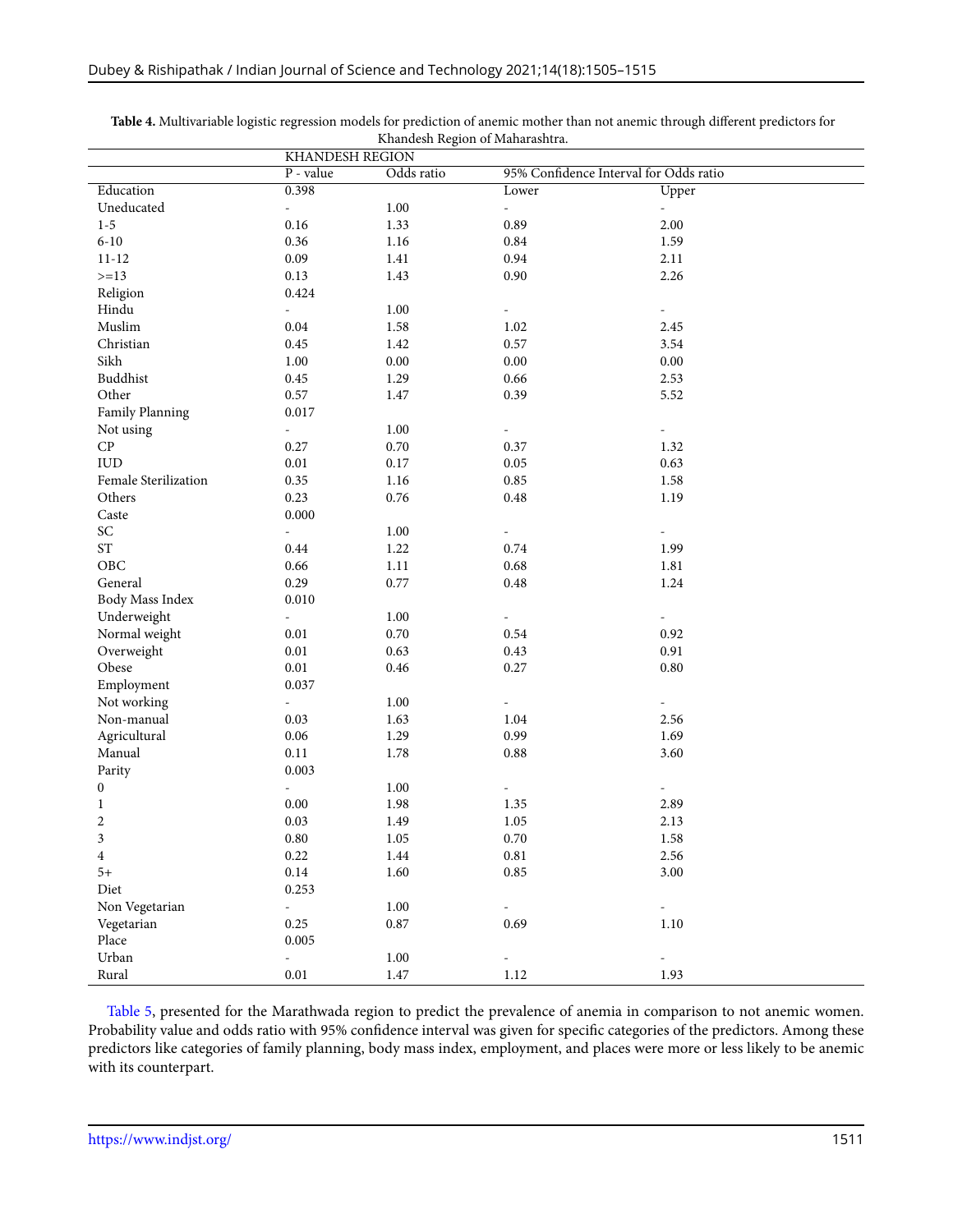|                                     | <b>MARATHWADA REGION</b>  |          |                                        |                          |
|-------------------------------------|---------------------------|----------|----------------------------------------|--------------------------|
|                                     | $P$ - value<br>Odds ratio |          | 95% Confidence Interval for Odds ratio |                          |
| Education                           | 0.183                     |          | Lower                                  | Upper                    |
| Uneducated                          | $\overline{\phantom{a}}$  | $1.00\,$ | $\overline{\phantom{a}}$               | $\omega_{\rm{eff}}$      |
| $1 - 5$                             | 0.03                      | 1.49     | 1.04                                   | 2.12                     |
| $6 - 10$                            | $0.47\,$                  | 1.12     | 0.82                                   | 1.55                     |
| $11 - 12$                           | $\rm 0.81$                | 1.06     | 0.68                                   | 1.65                     |
| $>=13$                              | 0.76                      | 0.92     | $0.52\,$                               | 1.62                     |
| Religion                            | 0.776                     |          |                                        |                          |
| Hindu                               | $\overline{a}$            | 1.00     | $\overline{\phantom{a}}$               | ÷                        |
| Muslim                              | 0.79                      | $0.95\,$ | 0.66                                   | 1.37                     |
| Christian                           | 0.93                      | 1.13     | $0.07\,$                               | 17.06                    |
| Sikh                                | 0.19                      | 0.75     | 0.49                                   | 1.15                     |
| Buddhist                            | 0.99                      | 0.99     | 0.18                                   | 5.38                     |
| Other                               | $0.00\,$                  | $0.00\,$ | $0.00\,$                               | $0.00\,$                 |
| Family Planning                     | 0.037                     |          |                                        |                          |
| Not using                           | $\overline{\phantom{a}}$  | $1.00\,$ | $\overline{\phantom{a}}$               | $\overline{\phantom{a}}$ |
| ${\cal CP}$                         | 0.74                      | 0.86     | 0.36                                   | 2.08                     |
| ${\rm IUD}$                         | 0.19                      | 1.90     | 0.73                                   | 4.96                     |
| Female Sterilization                | 0.22                      | 0.81     | 0.58                                   | 1.13                     |
| Others                              | $0.01\,$                  | 0.55     | 0.36                                   | 0.86                     |
| Caste                               | 0.801                     |          |                                        |                          |
| $\ensuremath{\mathcal{S}}\xspace C$ | $\overline{a}$            | 1.00     |                                        | $\overline{\phantom{a}}$ |
| $\operatorname{ST}$                 | 0.29                      | $0.76\,$ | 0.45                                   | 1.27                     |
| OBC                                 | $\rm 0.81$                | 0.95     | 0.63                                   | 1.44                     |
| General                             | 0.41                      | 0.86     | 0.59                                   | 1.24                     |
| Body Mass Index                     | 0.000                     |          |                                        |                          |
| Underweight                         | $\blacksquare$            | $1.00\,$ | $\overline{\phantom{a}}$               | $\overline{\phantom{a}}$ |
| Normal weight                       | 0.35                      | 0.89     | 0.69                                   | 1.14                     |
| Overweight                          | $0.00\,$                  | $0.47\,$ | 0.33                                   | 0.68                     |
| Obese                               | 0.00                      | 0.32     | $0.14\,$                               | $0.70\,$                 |
| Employment                          | 0.002                     |          |                                        |                          |
| Not working                         | $\overline{\phantom{a}}$  | 1.00     | $\overline{\phantom{a}}$               | $\overline{\phantom{a}}$ |
| Non-manual                          | 0.11                      | 1.60     | 0.91                                   | 2.84                     |
| Agricultural                        | 0.75                      | 1.04     | $0.80\,$                               | 1.36                     |
| Manual                              | $0.00\,$                  | 0.32     | $0.17\,$                               | 0.62                     |
| Parity                              | 0.240                     |          |                                        |                          |
| $\boldsymbol{0}$                    | $\overline{\phantom{a}}$  | $1.00\,$ | $\overline{\phantom{a}}$               | $\overline{\phantom{a}}$ |
| $\mathbf{1}$                        | 0.15                      | 1.33     | 0.90                                   | 1.97                     |
| $\overline{c}$                      | 0.05                      | 1.45     | 1.00                                   | 2.12                     |
| 3                                   | 0.15                      | 1.38     | 0.89                                   | 2.15                     |
| $\overline{4}$                      | 0.43                      | 1.23     | $0.74\,$                               | 2.06                     |
| $5+$                                | 0.72                      | 0.89     | $\rm 0.48$                             | 1.66                     |
| Diet                                | 0.438                     |          |                                        |                          |
| Non Vegetarian                      | $\overline{\phantom{a}}$  | $1.00\,$ | $\overline{\phantom{a}}$               | $\overline{\phantom{a}}$ |
| Vegetarian                          | 0.44                      | 0.90     | 0.70                                   | 1.17                     |
| Place                               | 0.001                     |          |                                        |                          |
| Urban                               | $\frac{1}{2}$             | $1.00\,$ |                                        |                          |
| Rural                               | $0.00\,$                  | 0.62     | $0.47\,$                               | $\rm 0.82$               |

**Table 5.** Multivariable logistic regression models for prediction of anemic mother than not anemic through different predictors for MARATHWADA REGION of Maharashtra

Table [6](#page-8-0), represents the Vidarbha region to predict the prevalence of anemia through the predictors. Probability value and odds ratio with 95% confidence interval was given for each category of individual predictors.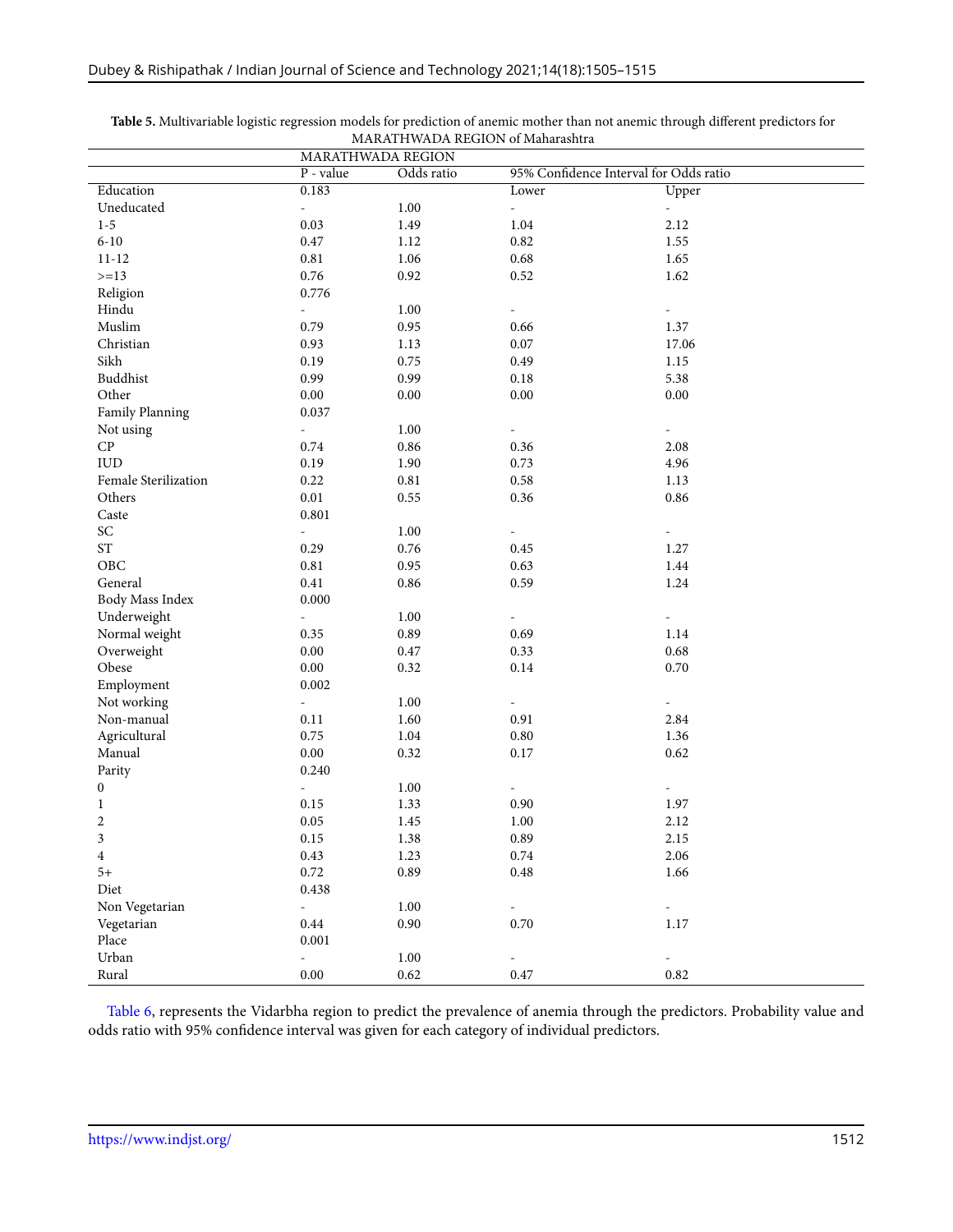|                          | <b>VIDARBHA REGION</b>    |            |                                        |                          |  |
|--------------------------|---------------------------|------------|----------------------------------------|--------------------------|--|
|                          | P - value                 | Odds ratio | 95% Confidence Interval for Odds ratio |                          |  |
| Education                | 0.034                     |            | Lower                                  | Upper                    |  |
| Uneducated               | $\mathbb{L}$              | $1.00\,$   | $\mathcal{L}_{\mathcal{A}}$            | $\omega_{\rm c}$         |  |
| $1 - 5$                  | 0.11                      | 1.39       | 0.93                                   | 2.08                     |  |
| $6 - 10$                 | 0.21                      | 1.25       | $\rm 0.88$                             | 1.76                     |  |
| $11 - 12$                | $0.01\,$                  | 1.67       | 1.12                                   | 2.49                     |  |
| $>=13$                   | $0.01\,$                  | 1.79       | $1.14\,$                               | 2.80                     |  |
| Religion                 | 0.034                     |            |                                        |                          |  |
| Hindu                    | $\overline{\phantom{a}}$  | 1.00       | ÷,                                     | $\overline{\phantom{a}}$ |  |
| Muslim                   | 0.46                      | $1.18\,$   | $0.76\,$                               | 1.84                     |  |
| Christian                | 0.02                      | 0.44       | 0.22                                   | 0.89                     |  |
| Sikh                     | 0.43                      | 0.44       | $0.06\,$                               | 3.40                     |  |
| Buddhist                 | 0.07                      | 0.66       | $0.43\,$                               | 1.03                     |  |
| Other                    | 0.11                      | 0.22       | $0.03\,$                               | 1.39                     |  |
| Family Planning          | 0.013                     |            |                                        |                          |  |
| Not using                | $\overline{\phantom{a}}$  | $1.00\,$   | $\overline{\phantom{a}}$               | $\equiv$                 |  |
| ${\cal CP}$              | 0.07                      | 0.39       | 0.14                                   | 1.08                     |  |
| ${\rm IUD}$              | 0.26                      | 1.88       | 0.63                                   | 5.64                     |  |
| Female Sterilization     | $0.01\,$                  | 0.65       | $0.47\,$                               | 0.91                     |  |
| Others                   | 0.86                      | 1.04       | $0.70\,$                               | 1.54                     |  |
| Caste                    | 0.014                     |            |                                        |                          |  |
| $\ensuremath{\text{SC}}$ | $\mathbb{L}^{\mathbb{N}}$ | 1.00       | $\blacksquare$                         | $\overline{\phantom{a}}$ |  |
| $\operatorname{ST}$      | 0.21                      | 0.75       | 0.48                                   | 1.18                     |  |
| OBC                      | 0.00                      | 0.56       | 0.38                                   | 0.83                     |  |
| General                  | 0.00                      | 0.54       | 0.35                                   | $\rm 0.82$               |  |
| Body Mass Index          | 0.00                      |            |                                        |                          |  |
| Underweight              | $\overline{\phantom{a}}$  | 1.00       | $\overline{\phantom{a}}$               | $\Box$                   |  |
| Normal weight            | 0.33                      | 0.90       | 0.72                                   | 1.12                     |  |
| Overweight               | 0.00                      | 0.57       | $0.41\,$                               | 0.80                     |  |
| Obese                    | 0.00                      | 0.23       | 0.12                                   | 0.45                     |  |
| Employment               | 0.020                     |            |                                        |                          |  |
| Not working              | ÷.                        | 1.00       | $\overline{\phantom{a}}$               | $\omega$                 |  |
| Non-manual               | 0.14                      | $0.70\,$   | 0.44                                   | 1.12                     |  |
| Agricultural             | $0.01\,$                  | 1.37       | $1.08\,$                               | 1.74                     |  |
| Manual                   | 0.69                      | 0.87       | $0.45\,$                               | 1.70                     |  |
| Parity                   | 0.193                     |            |                                        |                          |  |
| $\boldsymbol{0}$         | $\overline{\phantom{a}}$  | $1.00\,$   | $\pm$                                  | $\equiv$                 |  |
| $\mathbf{1}$             | 0.26                      | 1.22       | $\rm 0.86$                             | 1.73                     |  |
| $\boldsymbol{2}$         | 0.24                      | 1.25       | $\rm 0.86$                             | 1.79                     |  |
| 3                        | 0.02                      | 1.69       | 1.11                                   | 2.58                     |  |
| $\overline{4}$           | 0.40                      | 1.27       | 0.73                                   | 2.20                     |  |
| $5+$                     | 0.71                      | 1.14       | 0.57                                   | 2.30                     |  |
| Diet                     | 0.200                     |            |                                        |                          |  |
| Non Vegetarian           | $\overline{\phantom{a}}$  | $1.00\,$   | $\blacksquare$                         | $\frac{1}{2}$            |  |
| Vegetarian               | 0.20                      | $0.87\,$   | $0.70\,$                               | 1.08                     |  |
| Place                    | 0.627                     |            |                                        |                          |  |
| Urban                    | $\overline{a}$            | $1.00\,$   | $\blacksquare$                         |                          |  |
| Rural                    | 0.63                      | $1.06\,$   | $\rm 0.84$                             | 1.34                     |  |

<span id="page-8-0"></span>**Table 6.** Multivariable logistic regression models for prediction of anemic mother than not anemic through different predictors for Vidarbha Region of Maharashtra.

Most previous studies have been done and demonstrated the optimal translation of experience and knowledge for desired overall improvement in health<sup>[\(11](#page-9-10))</sup>. The present study concluded the prevalence of Anemia with exclusively all regions of Maharashtra. The regions were Konkan, Paschim Maharastra, Khandesh, Marathwada, and Vidarbha, among the region's prevalence of Anemia estimated according to various predictor variables.This information may serve as a benchmark to achieve the sustainable development Goals (SDG) by 2030. Which India committed too. Prevalence of anemia among pregnant women in India gradually declined over the year $^{(12)}$  $^{(12)}$  $^{(12)}$ . Anemia control program is more resourceful to control the prevalence of anemia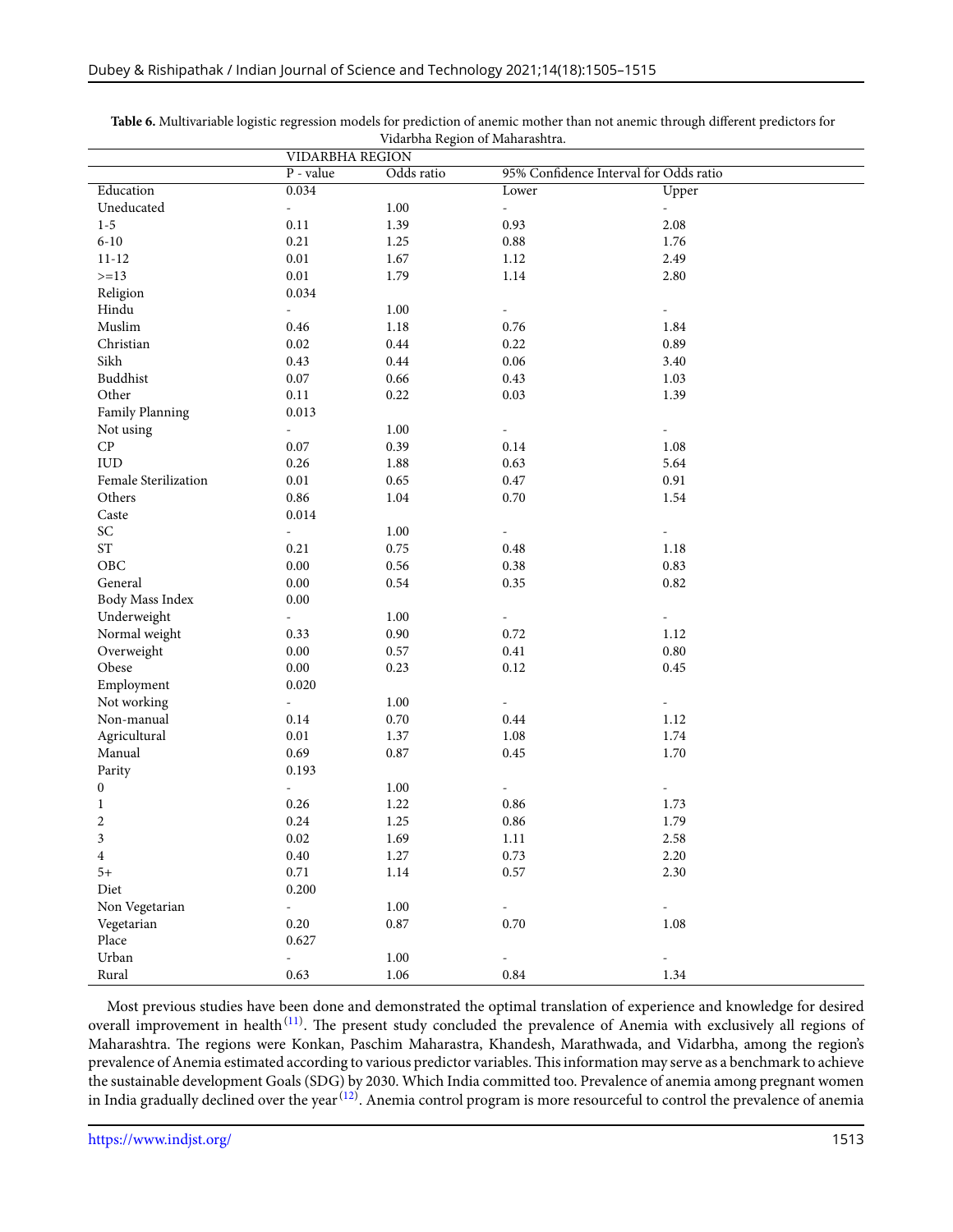and the awareness of the risk factors to prevent the anemia $^{(13)}$  $^{(13)}$  $^{(13)}$ . It is important to aware about key risk factors and implementing interventions for controlling the anemia in selected population  $^{(14,15)}.$  $^{(14,15)}.$  $^{(14,15)}.$  $^{(14,15)}.$  The prevalence of anemia was very high and it shows that anemia is a major public health problem, so government needs to take the extra efforts to promote the health of an individual, community as well as the country<sup>([16\)](#page-10-1)</sup>. The prevalence of anemia in India was 53% among women of reproductive age (15-49) as of NFHS-4 (2015-2016) and highest value over the past 26 years was 55.40 in 1990 and lowest was 51.10 in 2014 $^{\rm (17)}$  $^{\rm (17)}$  $^{\rm (17)}$ .

## **4 Conclusion**

In Maharashtra State, the prevalence of Anemia was 48% and the highest prevalence of anemia was in **the Khandesh** region (Identified risk factors: uneducated, others religion, IUD family planning users, schedule tribe caste, underweight, manual working, fifth and above parity, non-vegetarian and urban place). Respectively, the prevalence of anemia was in **the Kokan** region (Identified risk factors: uneducated, Buddhist religion, IUD family planning users, schedule tribe caste, underweight, non-manual working, third parity, non-vegetarian and rural place). Respectively, the prevalence of anemia was in **the Paschim Maharashtra** region (Identified risk factors: 6-10 years education, Buddhist religion, IUD family planning users, schedule caste, underweight, agriculture working, third parity, non-vegetarian and urban place). Respectively, the prevalence of anemia was in **the Marathwada** region (Identified risk factors: 6-10 years education, Sikh religion, IUD family planning users, schedule caste, underweight, non-manual working, first parity, vegetarian, and urban place). Respectively, the prevalence of anemia was in **the Vidarbha** region (Identified risk factors: 6-10 years education, Hindu religion, other family planning users, schedule tribe caste, underweight, agriculture working, third parity, non-vegetarian and rural place). Across the region, underweight was a common risk factors of anemia.

#### **Limitations**

The present study was limited to the reproductive age group of a mother (15-49) and few regions of Maharashtra state.

#### **Acknowledgement**

We thank to entire team of the NFHS-4, who was involved during the process of data collection.

## **References**

- <span id="page-9-0"></span>1) Gautam S, Min H, Kim H, Jeong HS. Determining factors for the prevalence of anemia in women of reproductive age in Nepal: Evidence from recent national survey data. *PLoS ONE*. 2019;14(6):e0218288. Available from: [https://doi.org/10.1371/journal.pone.0218288.](https://doi.org/10.1371/journal.pone.0218288)
- <span id="page-9-1"></span>2) Dubey DK, Nath DC. An Epidemiological Model Investigating the Association between Mothers Nutritional Status and Low Birth Weight in India. *Health*. 2016;08(03):251–261. Available from: [https://dx.doi.org/10.4236/health.2016.83027.](https://dx.doi.org/10.4236/health.2016.83027)
- <span id="page-9-2"></span>3) Dubey DK, Rishipathak P, Das A. Varying Patterns of Societal Discriminations in Anaemia among Women in India: Findings from Third and Fourth rounds of NFHS Survey. *Indian Journal of Public Health Research & Development*. 2019;10(5):759–759. Available from: [https://dx.doi.org/10.5958/0976-](https://dx.doi.org/10.5958/0976-5506.2019.01103.3) [5506.2019.01103.3](https://dx.doi.org/10.5958/0976-5506.2019.01103.3).
- <span id="page-9-3"></span>4) International Institute for Population Sciences (IIPS) and ICF. National Family Health Survey (NFHS-4). 2015-16. Available from: [http://rchiips.org/nfhs/](http://rchiips.org/nfhs/nfhs-4Reports/India.pdf) [nfhs-4Reports/India.pdf](http://rchiips.org/nfhs/nfhs-4Reports/India.pdf).
- <span id="page-9-4"></span>5) Vos T, Allen C, Arora M, Barber RM, qar A Bhutta Z, Brown A, et al. Global, regional, and national incidence, prevalence, and years lived with disability for 310 diseases and injuries, 1990- 2015: a systematic analysis for the Global Burden of Disease Study. *The Lancet*. 2016;388(10053):1545–1602. Available from: [https://doi.org/10.1016/S0140-6736\(16\)31678-6](https://doi.org/10.1016/S0140-6736(16)31678-6).
- <span id="page-9-5"></span>6) Srivastava R, Dudeja P, Bhide G, Pant M. Demystifying prevalence of anemia in female spouses of army personnel in an Army's Corps zone: A multicentric cross-sectional study. *International Journal of Medical Science and Public Health*. 2019;8(5):365–368. Available from: [https://dx.doi.org/10.5455/ijmsph.](https://dx.doi.org/10.5455/ijmsph.2019.0203414032019) [2019.0203414032019.](https://dx.doi.org/10.5455/ijmsph.2019.0203414032019)
- <span id="page-9-6"></span>7) Nguyen P, Scott S, Avula R, Tran L, Menon P. Trends and drivers of change in the prevalence of Anemia among 1 million women and children in India. *BMJ Glob Health*. 2006;3. Available from: [http://dx.doi.org/10.1136/bmjgh-2018-001010.](http://dx.doi.org/10.1136/bmjgh-2018-001010)
- <span id="page-9-7"></span>8) Chaudhary S, Dhage V. A study of anemia among adolescent females in the urban area of Nagpur. *Indian Journal of Community Medicine*. 2008;33(4):243– 243. Available from: <https://dx.doi.org/10.4103/0970-0218.43230>.
- <span id="page-9-8"></span>9) Jawarkar A, Lokare P, Kizhatil A, Jawarkar J. Prevalence of anemia and effectiveness of iron supplementation in anemic adolescent school girls at Amravati City (Maharashtra). *Journal of Health Research and Reviews*. 2015;2:7–10. Available from: [https://dx.doi.org/10.4103/2394-2010.158122.](https://dx.doi.org/10.4103/2394-2010.158122)
- <span id="page-9-9"></span>10) Shidhaye PR, Nagaonkar SN, Giri PA, Shidhaye RR. Prevalence of anemia in the postnatal women at a tertiary care teaching hospital in Mumbai. *Journal of Medical Nutrition and Nutraceuticals*. 2012;1:54–57. Available from: [https://dx.doi.org/10.4103/2278-019x.94630.](https://dx.doi.org/10.4103/2278-019x.94630)
- <span id="page-9-10"></span>11) Dubey DK, Das A. Socio-Demographic Determinants of Anemia among Women: A Study about Empowered Action Group (EAG) States of India. *Indian Journal of Public Health Research & Development*. 2019;10(5):720–723. Available from: [https://dx.doi.org/10.5958/0976-5506.2019.01096.9.](https://dx.doi.org/10.5958/0976-5506.2019.01096.9)
- <span id="page-9-11"></span>12) . . Available from: [https://data.worldbank.org/indicator/SH.PRG.ANEM?locations=IN.](https://data.worldbank.org/indicator/SH.PRG.ANEM?locations=IN)
- <span id="page-9-12"></span>13) Bansal R, Bedi M, Kaur J, Kaur K, Shergill HK, Khaira HK, et al. Prevalence and factors associated with anemia among pregnant women attending antenatal clinic. *Adesh University Journal of Medical Sciences & Research*. 2020;2(1):42–48. Available from: [https://dx.doi.org/10.25259/aujmsr\\_8\\_2020.](https://dx.doi.org/10.25259/aujmsr_8_2020)
- <span id="page-9-13"></span>14) Nath A, Vindhya J, Murthy GS, Metgud C, Sheeba B, Shubhashree V, et al. Prevalence and risk factors of anemia among pregnant women attending a public-sector hospital in Bangalore, South India. *Journal of Family Medicine and Primary Care*. 2019;8(1):37–43. Available from: [https://dx.doi.org/10.](https://dx.doi.org/10.4103/jfmpc.jfmpc_265_18)